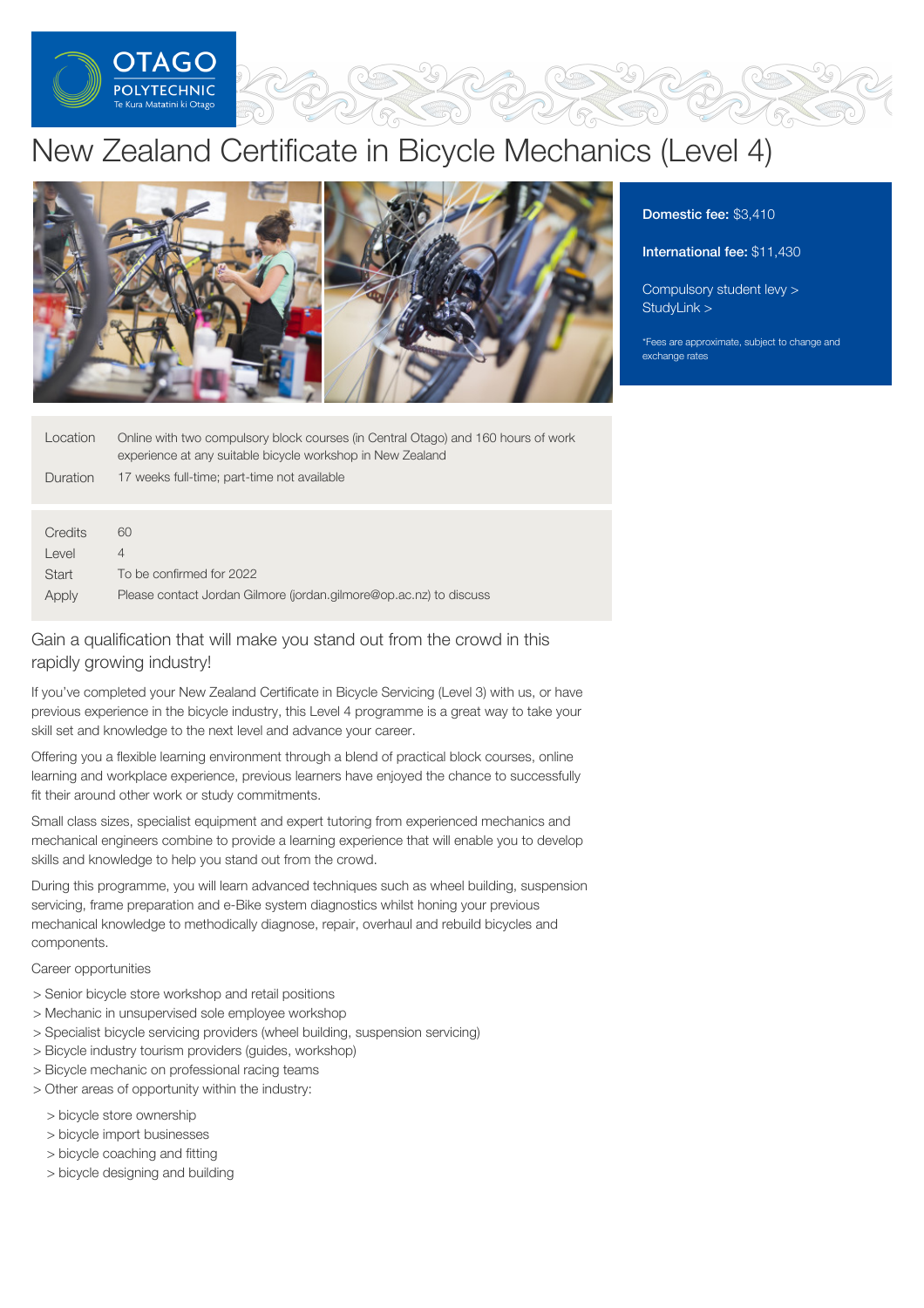This programme will also provide a great step towards other industry-related positions such as working in research, marketing, journalism or event management.

Entry requirements

> Open entry.

- > If English is not your first language, you must provide:
	- > New Zealand University Entrance OR
	- > Overall Academic IELTS 5.5 with no individual band score lower than 5.0 (achieved inone test completed in the last two years), OR
	- > Acceptable alternative evidence of the required IELTS (see here for NZQA proficiency table and here for list of recognised proficiency tests).

If you need to improve your English Language skills, we offer a wide range of English programmes.

#### Selection criteria

Applications are processed on a first-come, first-served basis until the programme has reached its capacity.

#### Additional costs

You will need to cover your travel, food and accommodation costs during the block courses.

## You will study

Through this programme, you will learn how to:

- > Work safely and efficiently in a professional bicycle workshop
- > Diagnose and overhaul an extensive range of bicycle components spread across all bicycle systems:
	- > frame preparation
	- > tyres and hubs
	- > steering
	- > brakes
	- > drive train
	- > shifting
	- > suspension
- > Research and design bicycle solutions to meet specific customer end user needs
- > Communicate and work with customers, co-workers and other industry providers.

| Outcomes                                                                                                                                                         | Credits |
|------------------------------------------------------------------------------------------------------------------------------------------------------------------|---------|
| Carry out diagnostic procedures, and repair and/or overhaul a range of bicycle<br>components and systems under broad guidance; and inspect frames and forks      | 40      |
| Effectively communicate with customers to interpret their needs and make<br>recommendations for component and system solutions based on end-user<br>requirements | 5       |
| Apply design principles and ergonomic considerations to select and tune components<br>and systems of a bicycle to fit a rider                                    | 5       |
| Apply wheel-building techniques for a specific purpose and end user                                                                                              | 5       |
| Conduct research to plan and price a bicycle for a specific purpose and end user                                                                                 |         |
| <b>TOTAL</b>                                                                                                                                                     | 60      |

#### Your workload

- > Online learning: 10-12 hours per week.
- > Two, fortnight-long block courses held at Otago Polytechnic's Central Otago Campus (60 hours per fortnightly block course).
- > 160 hours industry work experience (40 hours per week) at any suitable bicycle workshop location within New Zealand.

#### Student loans and allowance

Full-time **domestic students** of this programme are eligible for student loans and allowances (dependent on age and financial circumstances.) Please contact Studylink for additional information. Phone 0800 88 99 00 or visit www.studylink.govt.nz

## Recognition of prior learning

If you already have extensive knowledge and skills gained from practical experience in this area, enquire